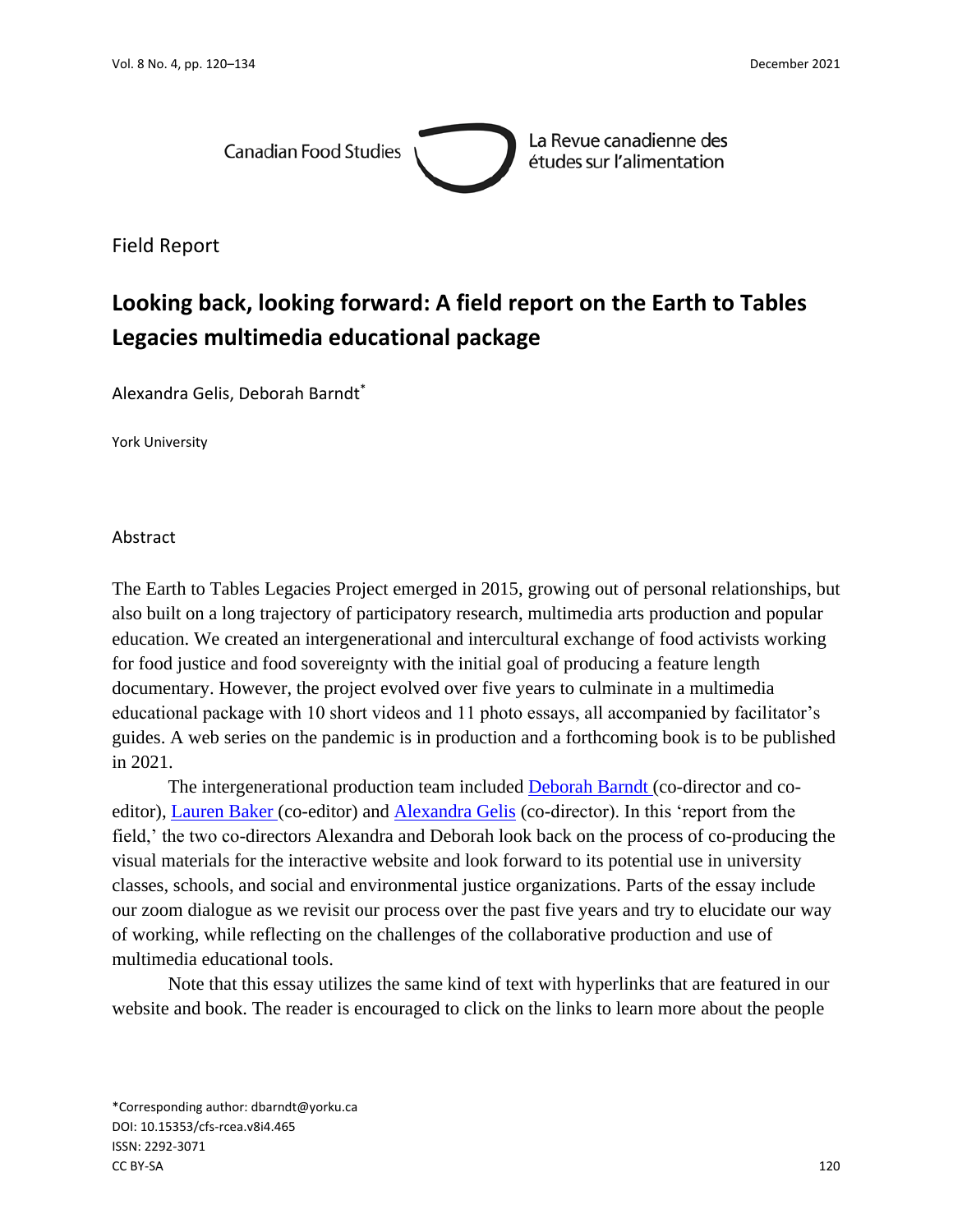and their practices as well as the concept of a non-linear multimedia educational tool and process.

Keywords: Food sovereignty; food justice; intergenerational and intercultural exchange; interactive websites; collaborative production; multimedia storytelling; participatory arts-based research; Indigenous ways of knowing; Indigenous-settler relations; all our relations; video and photography; hyperlinks or visual footnotes; digital gaps; facilitator' guides

#### Introduction

The Earth to Tables Legacies Project was born in 2015 as an intergenerational and intercultural exchange among a small group of food sovereignty activists sharing their knowledges and practices across big differences—youth/elders, rural/urban, Indigenous/settler, and Canadian/Mexican. Primarily growing out of personal relationships, it also built on a long trajectory of participatory research, multimedia arts production, and popular education. While there was an earlier idea to produce a feature length documentary, the project evolved over five years to culminate in a multimedia educational package with ten short videos and eleven photo essays, all accompanied by facilitator's guides. A web series on the pandemic is in production and a forthcoming book is to be published in 2021.

The intergenerational production team included [Deborah Barndt \(](https://earthtotables.org/collaborators/deborah-barndt/)co-director and coeditor), [Lauren Baker \(](https://earthtotables.org/collaborators/lauren-baker/)co-editor), and [Alexandra Gelis](https://earthtotables.org/collaborators/alexandra-gelis/) (co-director). Alexandra is from the socalled global South and identifies strongly with the South, but has lived all over Latin America and in Canada for fourteen years. Deborah, born and raised in the U.S. and Canada, could be seen to represent the global North, but has also lived and worked in three Latin American countries during important political moments. Both of us, each in our own way, see ourselves as translators across these South-North differences, but from distinct starting points.

In this report from the co-directors, we look back on the process of co-producing the visual materials for the interactive website and look forward to its potential use in university classes, schools, and social and environmental justice organizations. Parts of the essay include our Zoom dialogue as we revisit our process over the past five years and try to elucidate our way of working, while reflecting on the challenges of the collaborative production and use of multimedia educational tools.

Note that this essay utilizes the same kind of text with hyperlinks that are featured in our website and book. The reader is encouraged to click on the links to learn more about the people and their practices as well as the concept of a non-linear multimedia educational tool and process.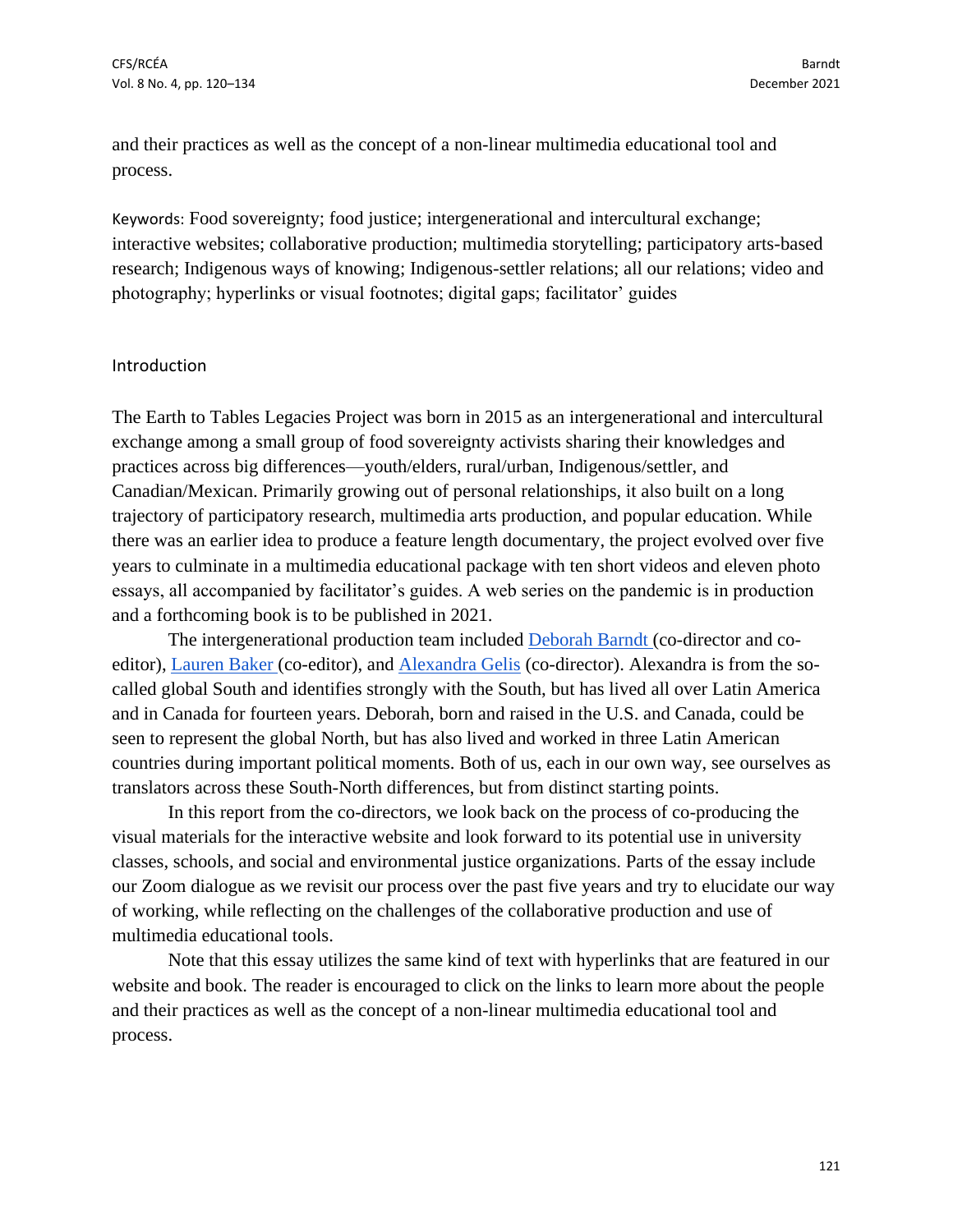Legacies project as popular education and participatory research

First, we suggest four ways that the Earth to Tables Legacies project could be considered a popular education approach to food education: 1) critical content of power relations; 2) collaborative production; 3) multimedia storytelling; and 4) critical and collective use of the material.



## Critical Content: Dynamic Tensions

We organized the videos and photo essays around the interrelated themes of the Earth to Tables Legacies project. These four themes coincide with the four dynamic tensions that frame the project, each reflecting power inequities that popular education aims to reveal, analyze, and act upon.

1) The underlying "Ways of knowing" emerge from the tensions between Eurocentric knowledges and Indigenous ways of knowing, being, and acting.

2) These ways of knowing are grounded in the "Earth" as a living organism as advocated by food sovereignty movements challenging the corporate food regime.

3) Food sovereignty promotes social and environmental "Justice" or equity for intersectional identities rather than hierarchical relations of power.

4) The "Table" represents the broader political struggle between neoliberal capitalism, colonization, and globalization, on the one hand, and decolonization and reconciliation, on the other.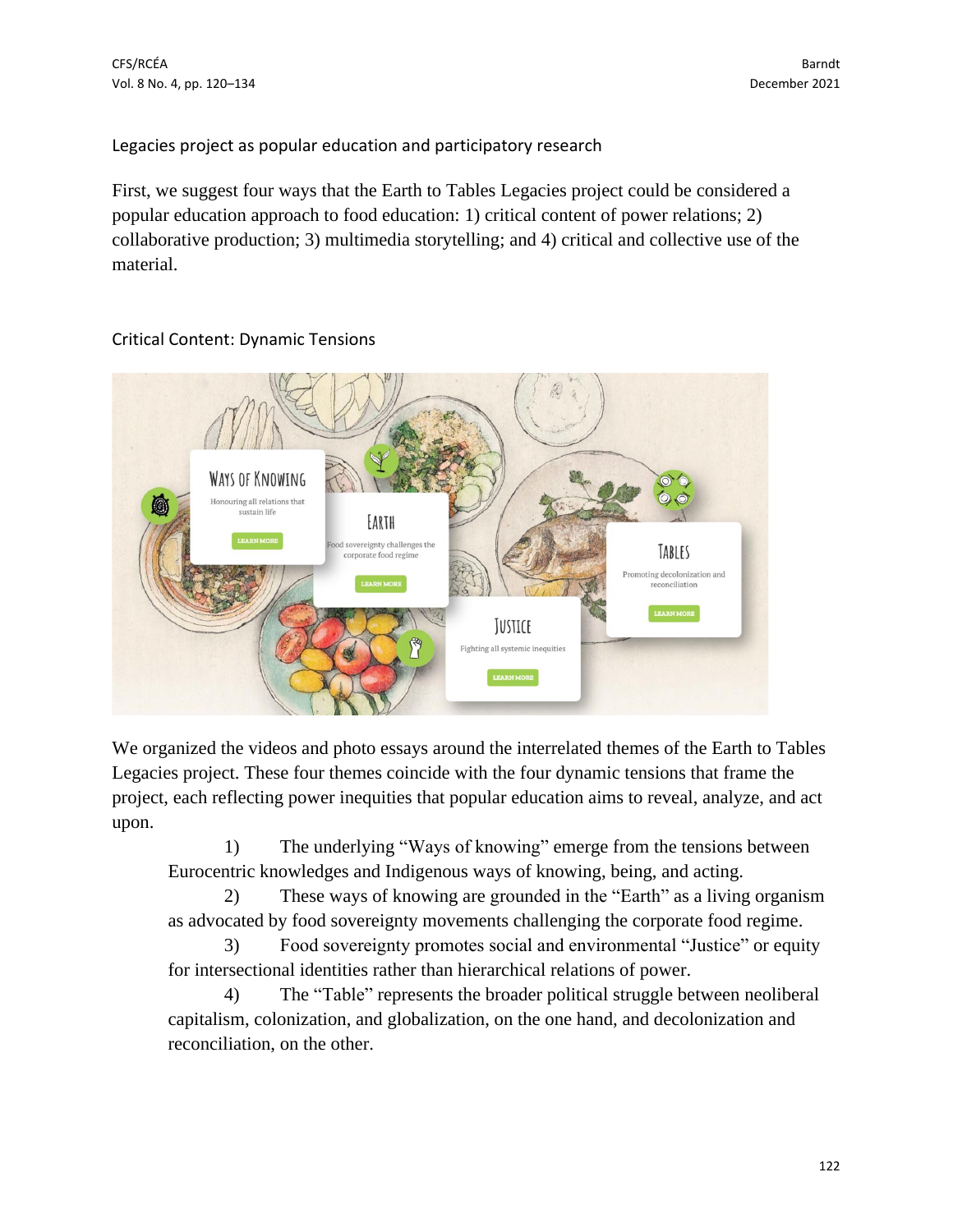### Collaborative production: Pollinating relationships

Our process in some ways illustrates what might be called arts-based participatory research, often associated with popular education. In the book and on the website, we have named our collaborative methodology as a process of pollinating relationships across many differences: generations, borders, language, histories, rituals, methodologies, mediums, and organizations. We probe the collaborative production process more deeply later in this article.

## Multimedia storytelling

Popular education honours multisensory learning and draws upon various forms of storytelling as a central starting point. Our project is built around both individual stories as well as dialogues among collaborators, which have been edited into short videos and photo essays. Ultimately, we have chosen to use digital media accessed through a transmedia book and an interactive website with videos as complementary forms of dissemination. The book (Rowman & Littlefield, 2021) follows a linear logic, while our website (Earth to Tables, n.d.) is non-linear and invites multiple entry points and connections.

## Collective use of material: Walking the talk

Paulo Freire, Brazilian educator known globally for his articulation of *Pedagogy of the oppressed* (1970), proposed the use of various forms of media to represent people's stories in the forms of "codes." Our project adheres to a kind of Freirean "decoding" process which invites a critical, collective, and creative use of our digital stories. They are not meant to be digested whole and uncritically, but rather to be discussed in groups and made relevant to the specific contexts of the users. As in popular education, our hope is that the critical analysis of these stories will lead to collective action toward a more just and sustainable food system.

Popular education also promotes self-critique and critical collective reflection on a group's process. For the rest of this article, we use this moment to revisit our research creation in the field and in the studio, looking back on what we have learned about collaborative multimedia production, while looking forward to how our interactive website might be used.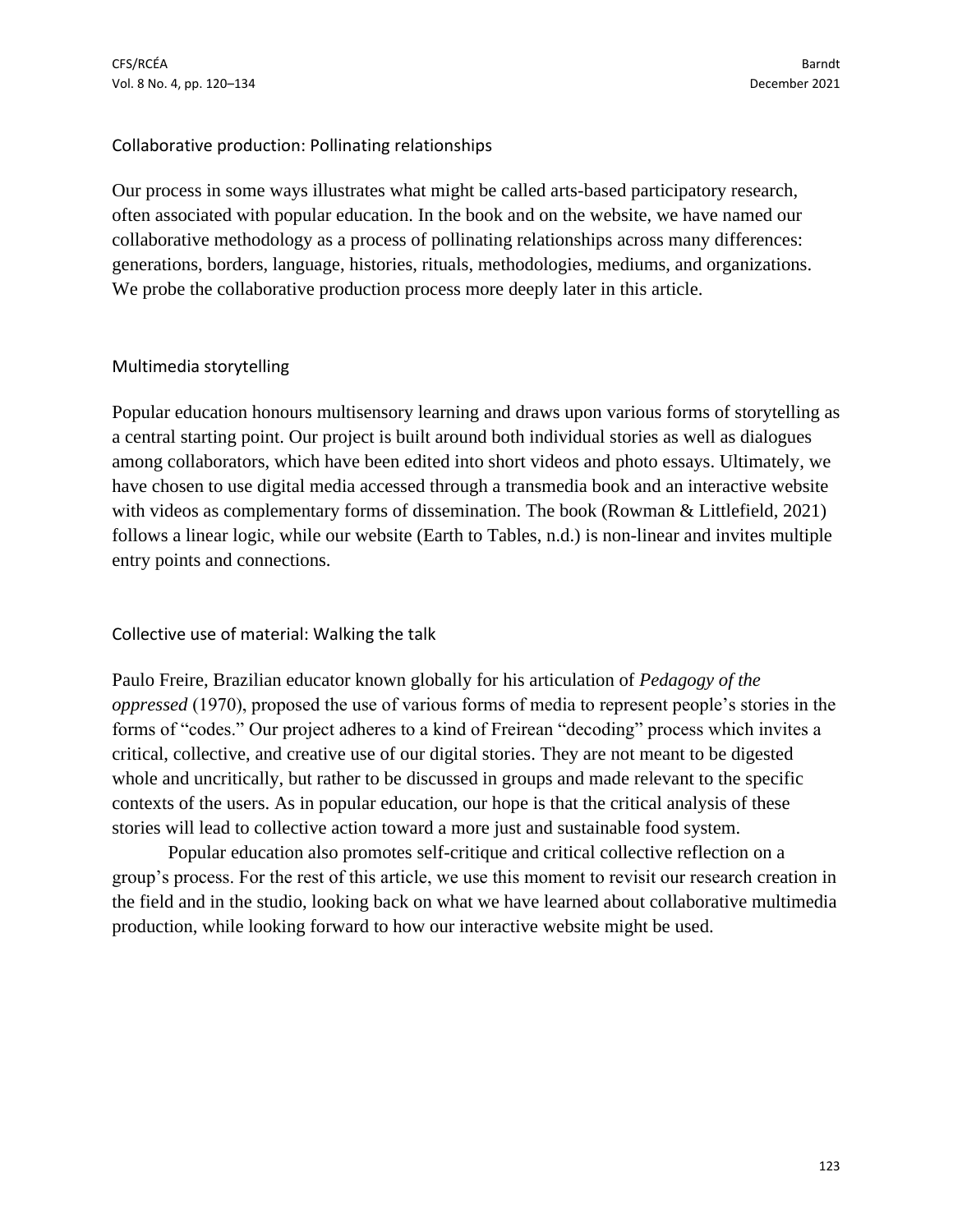CFS/RCÉA Barndt Vol. 8 No. 4, pp. 120–134 December 2021

#### Collaborative production as participatory arts-based research





*Legacies collaborators making cornbread at Six Nations (2019*

#### *Co-authors filming berry picking in the Gaspé (2018)*

Our approach to research and creation shares the underlying ideological and methodological positions of practices known as participatory research, community engaged research, arts-based research, decolonizing research—all of which challenge conventional notions of research as individual, objective, neutral, and product oriented. We have found many convergences between these more radical and collaborative approaches and the growing articulation of Indigenous research methods by Indigenous researchers (McGregor et al., 2018).

In our book and website, we identify our approach as "pollinating relationships," starting with our collaborators. As we looked back on our processes of building collaborative relationships, in the context of the pandemic, we decided to have a self-reflexive dialogue through a zoom conversation. This honoured our distinct positionalities and perspectives, and so we offer it here as a conversation.

Collaborators, not subjects: building relationships, creating intimacy

Alex: We're not working with subjects; we're working with collaborators. In traditional documentary, you'd go, capture the moment, and come back and edit. We wanted collaboration, from production to final editing. Mainly we tried to create an intimacy. And there were already relationships: your partner John had known [Dianne Kretschmar](https://earthtotables.org/collaborators/dianne-kretschmar/) the farmer for about twenty years, so there was a relationship of trust. And I had worked before with Jorge and Juan, the other Colombian-Canadian videographers. We already had a connection so we didn't have to talk much while filming. I like to work with a small crew, because it's more possible to create intimacy.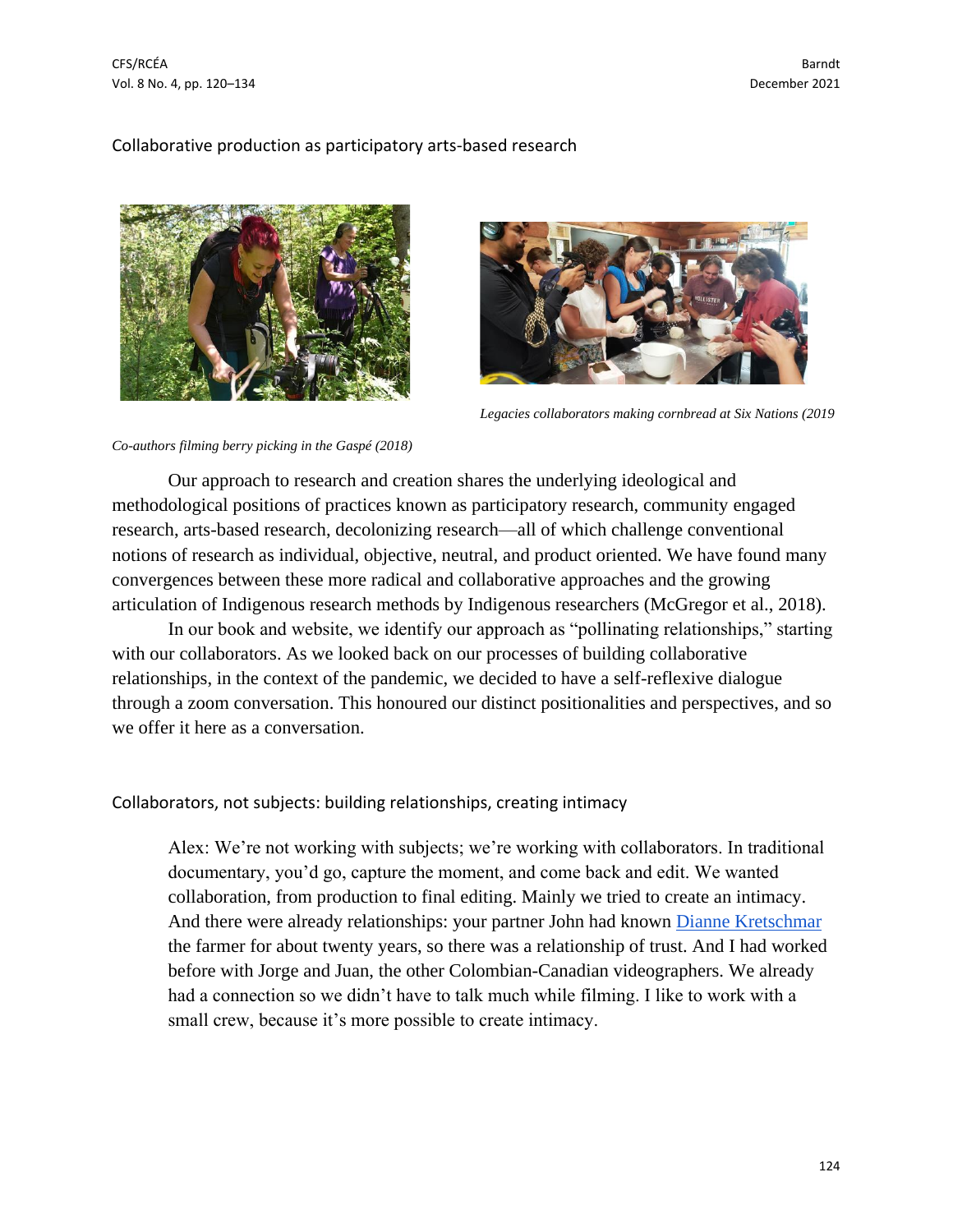Deb: It's definitely not just a technical process. We've visited our collaborators many times and spent time with them and their families in their homes: from rural Yucatan and Michoacán to Guadalajara in Mexico, from rural Québec to rural Ontario, from Six Nations of the Grand River Territory to the Jane-Finch neighbourhood of Toronto. And they have visited us in our homes, too.

Alex: We were also working in different languages—mainly Spanish and English, but our Indigenous collaborators are defending their own languages: Mohawk, P'urepecha, and Mayan. This richness opened up different cosmologies, revealing different ways of knowing and being. We had the challenge of being physically distant but we visited each other and also brought everyone together as a group three times, so they also got to know each other.

Deb: Now when we're having our monthly Zoom conversations about the pandemic, we feel affection when we see each other on a Zoom screen, and they connect with each other on Facebook.

Alex: When we are editing the videos, we spend so many hours with our collaborators. I need to feel an admiration for the people I'm working with. If I don't feel a connection with them, I don't even turn on the camera. Because I know I'll have to spend twentyfour hours with them. Distance and time give you another possibility of reading the experiences and ideas that you've captured on video. We reconnect with our collaborators and their spaces in the studio, and carry the smells, the tastes, the feelings in our memory and body. In the editing process, you revisit those moments, but you have the commitment to show them in the right way; you can show them as wonderful beings or you can destroy them.

Deb: When they saw themselves and the way we framed them, some felt their daily practice affirmed. Remember when we realized that the two key collaborators represented what could be bookends for the project: Dianne the settler farmer with her hands in the soil, and Chandra, the Mohawk food activist, with a focus on the table. Voilà! That's how we came up with the title ["From Earth to Tables.](https://earthtotables.org/setting-the-table/the-story-of-a-project/)" In the end, we realized that the process of developing relationships is as important as the product, and that, in fact, the main message of our product—the multimedia package—also centres on relationships. We began to understand that at the root of the environmental crisis is our disconnection from and inability to care for all other living beings. That the only way to sustainability is through honouring "all our relations."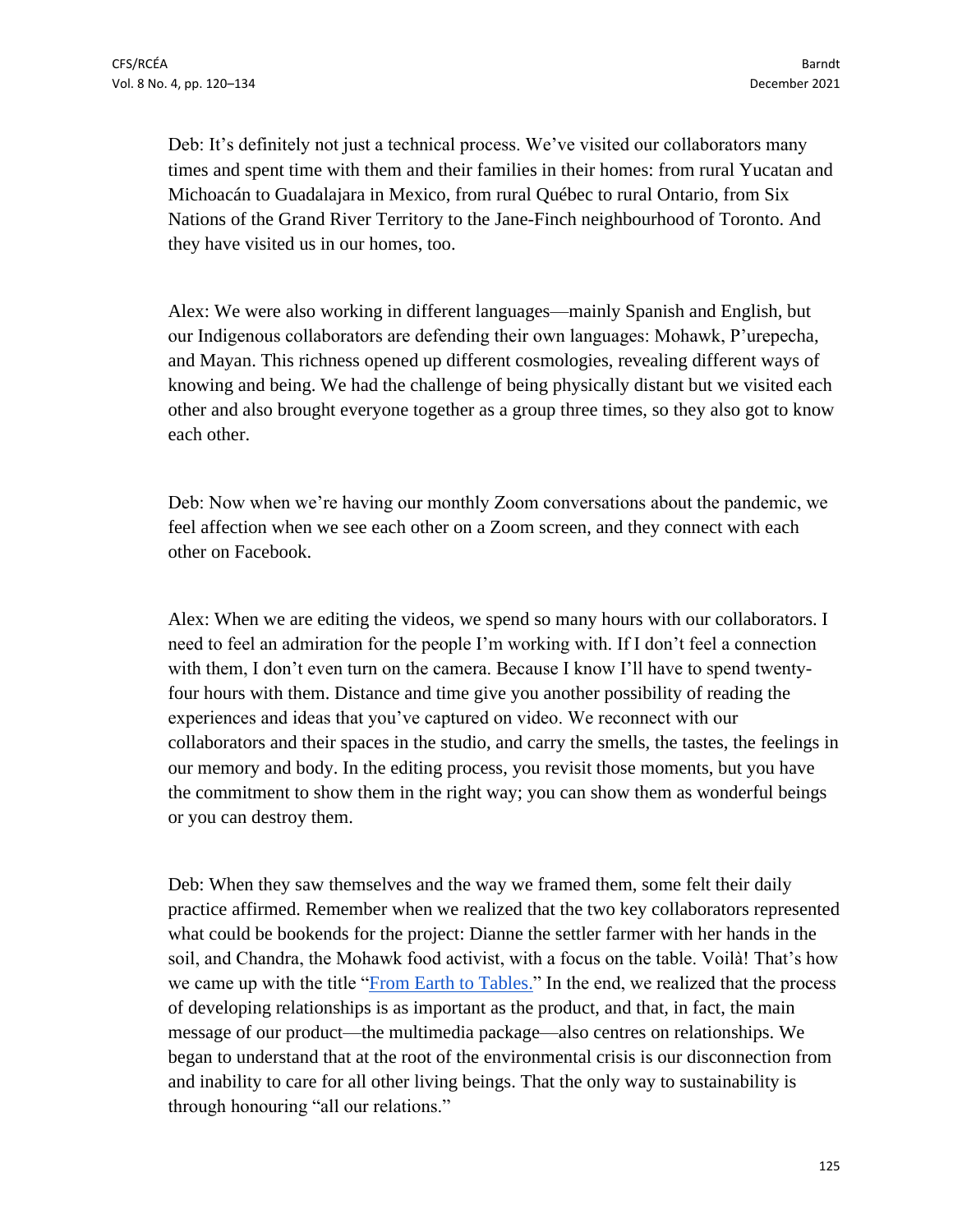Alex: While we wanted to make the process as participatory as possible, we often reached the limits of collaboration.

Deb: I kept checking our edits with our collaborators, but then realized that I was asking people to do more than they had time for. John kept reminding me that I was the only one for whom this project was a full-time job. Everyone else has their own lives, their families, and their food work. We couldn't expect that they wanted to be involved at every stage of the process.

Alex: Besides, based on our years of visits and conversations, we had developed a relationship of confidence. They trusted us to edit their stories, on video or in photo essays, using our skills as artists and educators. And they always had a chance to tell us if they felt misrepresented. It will be interesting perhaps to see how they feel once their lives are circulating publicly on the internet, and we get more responses from the users.

### Challenge of working across differences

Our process was certainly not without many bumps, missteps, awkward meetings and partings. For we had consciously chosen to work across differences, and that is never easy. We focus on three key differences we wrestled with: Indigenous-settler, Intergenerational, and global Northglobal South relations.

As [Chandra Maracle,](https://earthtotables.org/collaborators/chandra-maracle/) Mohawk collaborator from Six Nations, states in *The Mush Hole* photo essay: "Let's not fool ourselves. There are still some tough conversations to be had" (Earth to Tables, n.d.). Exploring Indigenous-settler relations was one of the main goals of our project, using food as an entry point for difficult conversations and video as a tool to mediate our dialogues. During the first year or two we attempted to connect with four other Indigenous food activists, who through direct challenge, refusal, or silence chose not to participate in our exchange.

Deb: I felt strongly that we should have Indigenous filmmakers, because as colonizers we have different identities and worldviews. Here I was, this white woman academic who initiated the project, while it was clear that Indigenous filmmakers have their own media projects and are telling their own stories. "Never about us without us!" is a mantra that is loud and clear.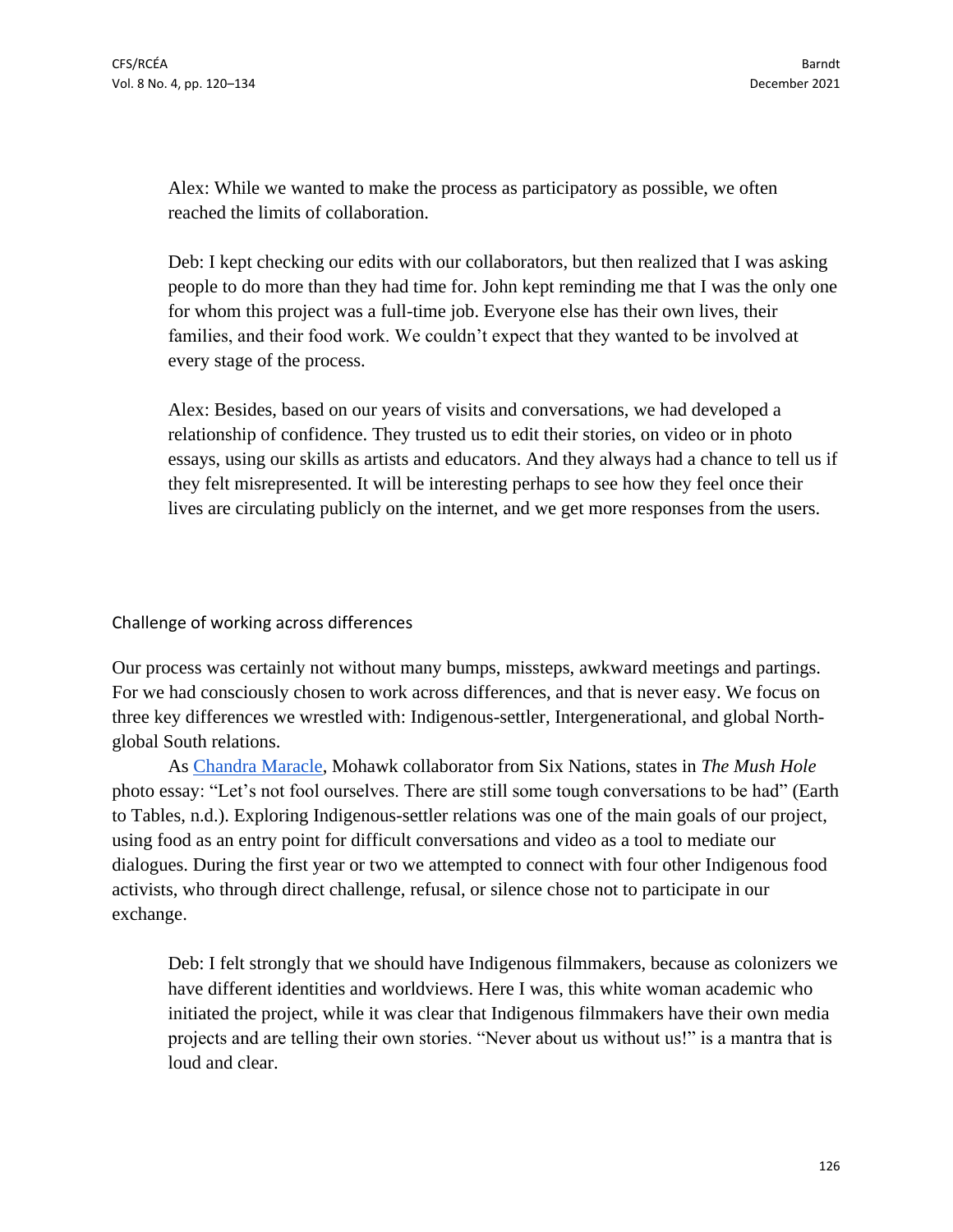Alex: We wanted to respect that the voice of Indigenous people in the project should be captured by them, through their ways of seeing and speaking. They should be deciding how they want to be seen and heard. We didn't want to be invasive and wanted that part of the process in their hands. We never brought out the camera during early visits, even though we never got that feeling with Mohawk food leader Chandra, who was always open to sharing her experience on film. Our relationships with the P'urepecha and Mayan collaborators in Mexico were also more open, not as politically charged as the Canadian context. There's this tendency now for all non-Indigenous people to apologize, saying "I'm sorry I'm white, etc." But there's something in the middle that's called relationships. Trust your heart. Real change doesn't happen just in the naming. It's structural, it's a call to action. Creating relationships of trust is an action in itself, which requires time and commitment.

Deb: There are two good examples of this tension: *[The Thanksgiving Address](https://earthtotables.org/essays/the-thanksgiving-address/)* video (Earth to Tables, n.d.) was really four years in the making. After the first year, we realized that, in greeting and thanking all the elements that sustain life, the Thanksgiving Address best represented the core message of "all our relations", and what we settlers could learn from Indigenous cosmologies and protocols. Our Mohawk partners had different views among themselves on whether or not such a sacred ritual should be shared publicly on film, even though there are now multiple online representations of it by Haudenosaunee leaders.

It took many visits as well as the hiring of a Mohawk videographer to film [Ryan DeCaire](https://earthtotables.org/collaborators/ryan-decaire/) offering the address in Mohawk; but in the end Chandra felt comfortable with Alex filming her offering the English version. The contribution of both [Rick Hill'](https://earthtotables.org/collaborators/rick-hill/)s artistic drawings of the elements, Alex's video clips to illustrate some elements, and Juan's support in filming and editing a revised edition, all came together for an evolving collaboration that took over a year.

Then there was the serendipity of hearing Chandra and Rick's daughters drum and sing in their bedrooms as we filmed the final narration; so, in the end, they provided live music to join with their parents' narration and artistic pieces. All this could only happen after five years of building relationships.

Alex: It was a moment of being able to understand another way of knowing. It was about sound, we heard them in their bedroom. It was a moment to understand the drum as a language. They were in a circle, making music together; they were singing to the land, to the family, to the ancestors. It was young people expressing themselves in their daily life.

One of the photo essays, *[From the Mush Hole to the Everlasting Tree School: Colonial](https://earthtotables.org/essays/mush-hole/)  [food legacies of residential schools,](https://earthtotables.org/essays/mush-hole/)* tackled head on some of the dark history of colonialism and long-term impact of residential schools (Earth to Tables, n.d.). It features Chandra in dialogue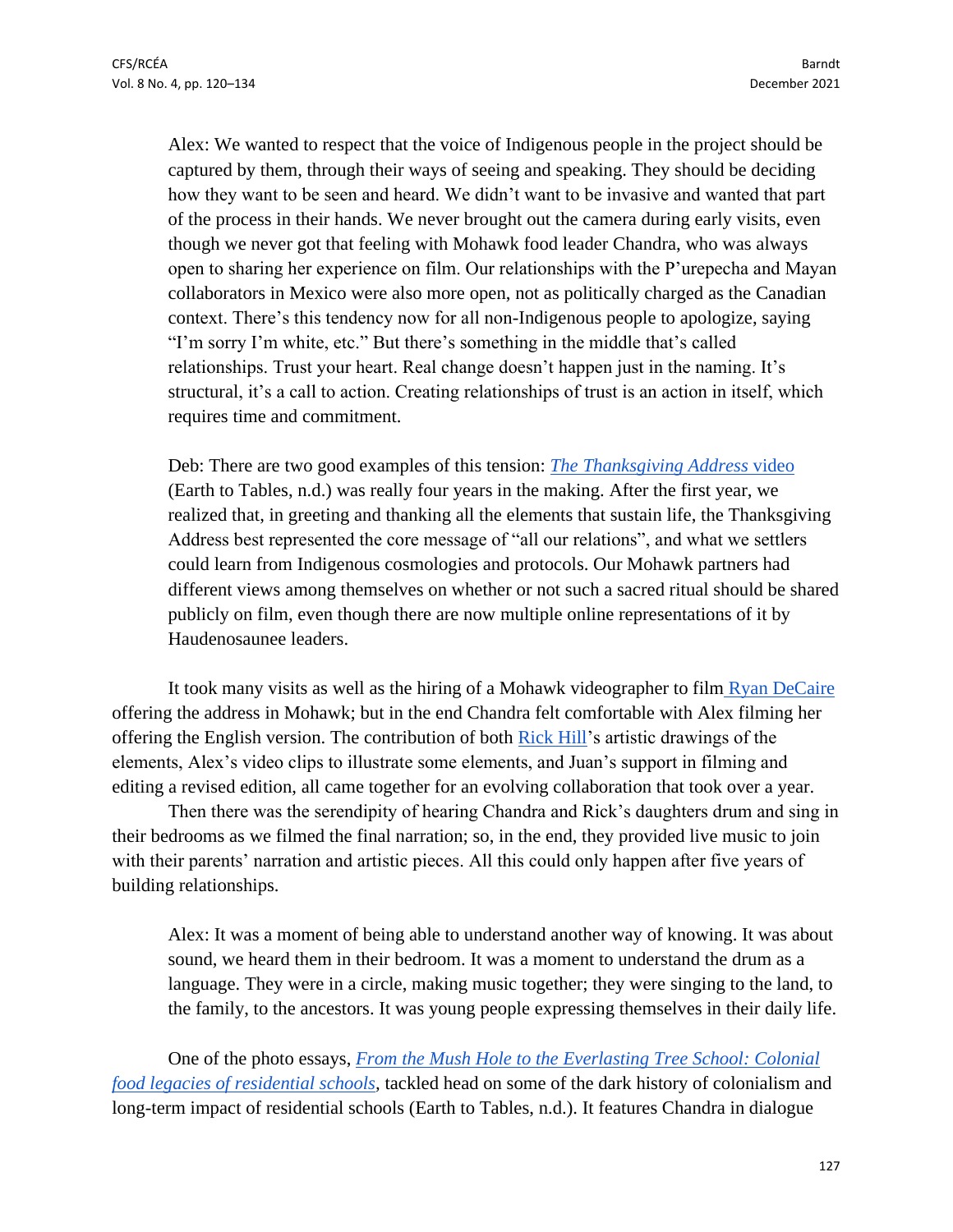with settler historian Ian Mosby who has studied the food in residential schools. This photo essay exposes not only the cultural genocide and health impacts of children being torn from their families, land, and traditional foods, but also celebrates the ways that Indigenous communities are resisting by recovering cultural practices (including hunting and gathering as well as agriculture), and food education through alternative schools such as the Everlasting Tree School. But it doesn't gloss over the uphill challenge of changing unhealthy food practices. Chandra excavates the trauma of colonization that Indigenous people carry in their bodies and, through the psychology of eating, she wrestles with the emotional process of trying to change deeply ingrained habits. In the editing and re-editing of the photo essay, Chandra insisted on recognizing the contradictions of not only Indigenous communities but of all North Americans whose diet is based on the five whites, flour, sugar, salt, lard, and dairy; "gifts" of the Europeans, and processed through the industrial food system.

This photo essay drew on footage co-produced with Red Door Productions, the media production company at Six Nations, who documented the CORNvergence gathering that Chandra organized to explore, among other issues, the colonial history of food in residential schools as well as the creative alternatives being nurtured in Haudenosaunee communities today. It also drew on in-depth research that Rick Hill was undertaking about the history of The Mohawk Institute (known as The Mush Hole for its bland tasting porridge), with photographs that reflect visually the way the schools attempted to "take the Indian out of the child".

Intergenerational differences among collaborators were starkly revealed through our different levels of comfort with the technology. While we were producing multimedia tools to communicate with young people, we experienced intergenerational tensions around the digital gap among ourselves. Everyone has their own preferred mode of communication. An older partner prefers a landline telephone with no answering machine to speak with those who only communicate via Facebook or WhatsApp. Partners include those who prefer text message over email to rural Mexicans who have spotty internet service. Nonetheless, we have managed to bring some folks into conversations via FaceTime and Skype, and more recently, most have been able to join our Zoom conversations during the pandemic, though tropical storms have interfered.

The video *[Who will feed us? The farm labour crisis meets the](https://earthtotables.org/essays/who-will-feed-us/) climate crisis* focuses on the challenge of securing farm labour both in terms of young peoples' interest and in the broader context of climate change and migration (Earth to Tables, n.d.). We consider the intergenerational relationships between Dianne and her son [Dan w](https://earthtotables.org/collaborators/dan-kretschmar/)ho will inherit the farm in Ontario. In the Mexican context, we hear from [Fulvio Gioanetto](https://earthtotables.org/collaborators/fulvio-gioanetto/) as well as his daughter Serena and son-in-law Miguel who learned agroecology from him in Mexico, and then came to Canada to share organic agricultural practices and to learn market gardening with Dianne.

Dan asked us to film him walking through the old barn sharing his dream for the farm. This was before he even told his mom, a day before we brought them together to talk about the future of the farm. So, the camera mediated their conversation.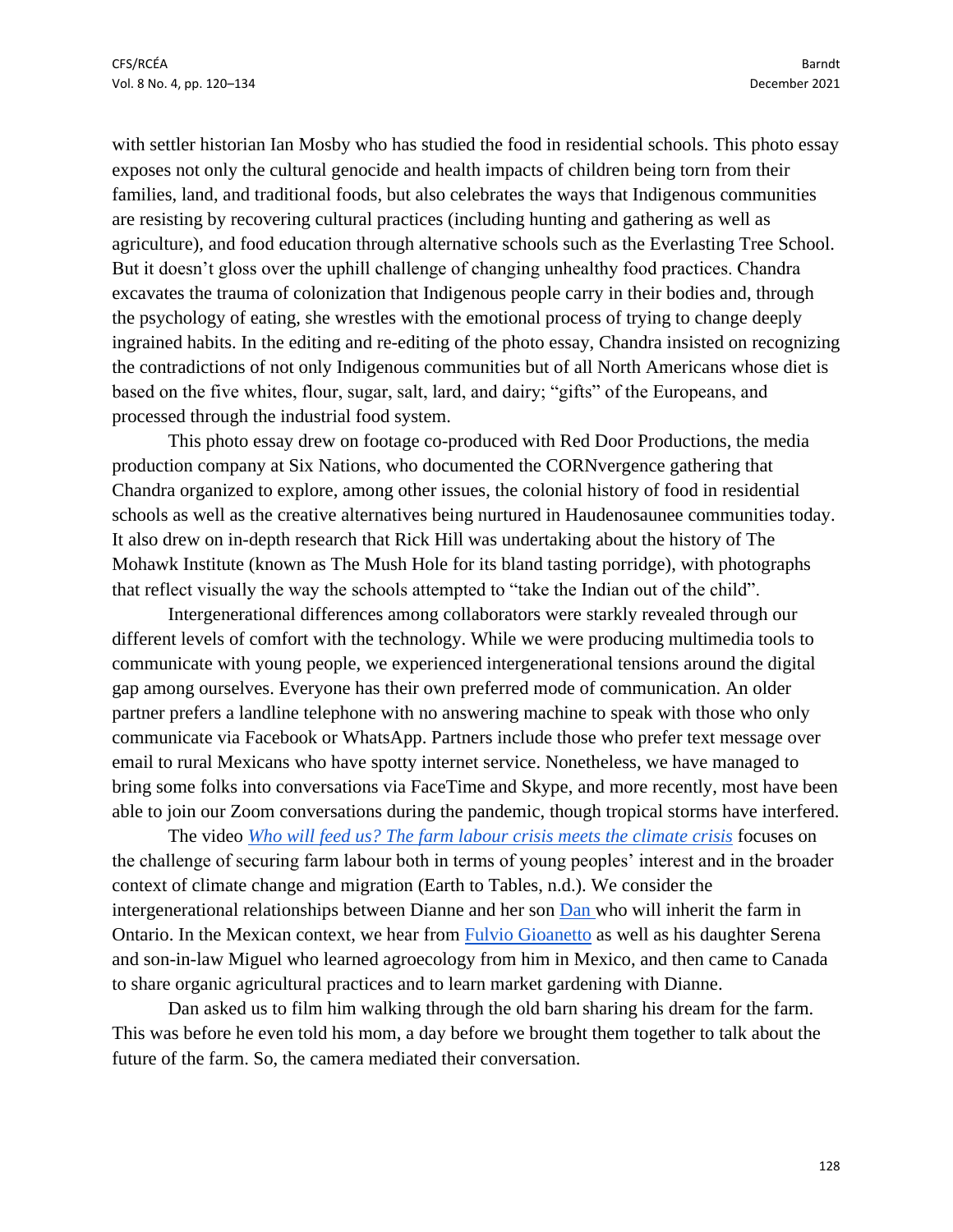The project became an instrument for them to negotiate their different visions: Dan wants a more efficient farm that can become a community centre; Dianne is most concerned with the ongoing stewardship of the land, the animals, and the production process. She wants to ensure that it doesn't get sold to someone who wouldn't care for it in the same way.

Meanwhile, in Mexico, Fulvio and [Maria](https://earthtotables.org/collaborators/maria-blas-cacari/) created an organic fertilizer business, and hoped it would keep their children working at home, and not migrating north. However, Serena and Miguel chose to combine work in Mexico half the year with farm work in Canada the other half, in part to finance their own farm in Mexico. When Fulvio visited them in Canada, and saw them on the videos, he appreciated their work in a new way. Now, stuck in Mexico with COVID-19, they are bringing back some of the organic agricultural skills they learned abroad.

There is also a digital gap in these parent-offspring relationships. Dan manages the Zoom conversations that involve his mom, Dianne. Fulvio is quite tech savvy for an elder, and has been using *[The alchemy of agroecolog](https://earthtotables.org/essays/the-alchemy-of-agroecology/)*y in agroecological workshops around Mexico (Earth to Tables, n.d.). Now that the pandemic has kept him home, he has been reviving a family garden while Serena and her brother Bryan film this resurgence of local production on their cell phones.

#### global North/global South

With Indigenous and non-Indigenous collaborators from three different communities in Mexico, we also represent an exchange between what is sometimes labelled the global South and the global North. To further complicate these identities, we realize that these categories are meant to distinguish not just geopolitical but also class, race, and rural-urban differences, and so there is global South in the North, and vice versa. One of the ways this affected our exchange is the differing access to technology and communications networks. Those of us who live in cities, whether in the South or North, had better internet access, while it tended to be spotty not only in rural Yucatan and Michoacán but also in rural Québec and at Six Nations is rural Ontario. Cell phones and their cameras have democratized communications and video production, so most partners are now able to film their own food activities, though they may need some training in their effective use.

Choice and use of mediums: visual stories

We recognize that our project is part of a broader movement of non-fiction community-based new media projects, as a vital part of the digital sphere creation, uses participatory modalities presenting projects from physical encounters, screen interactions, and interventions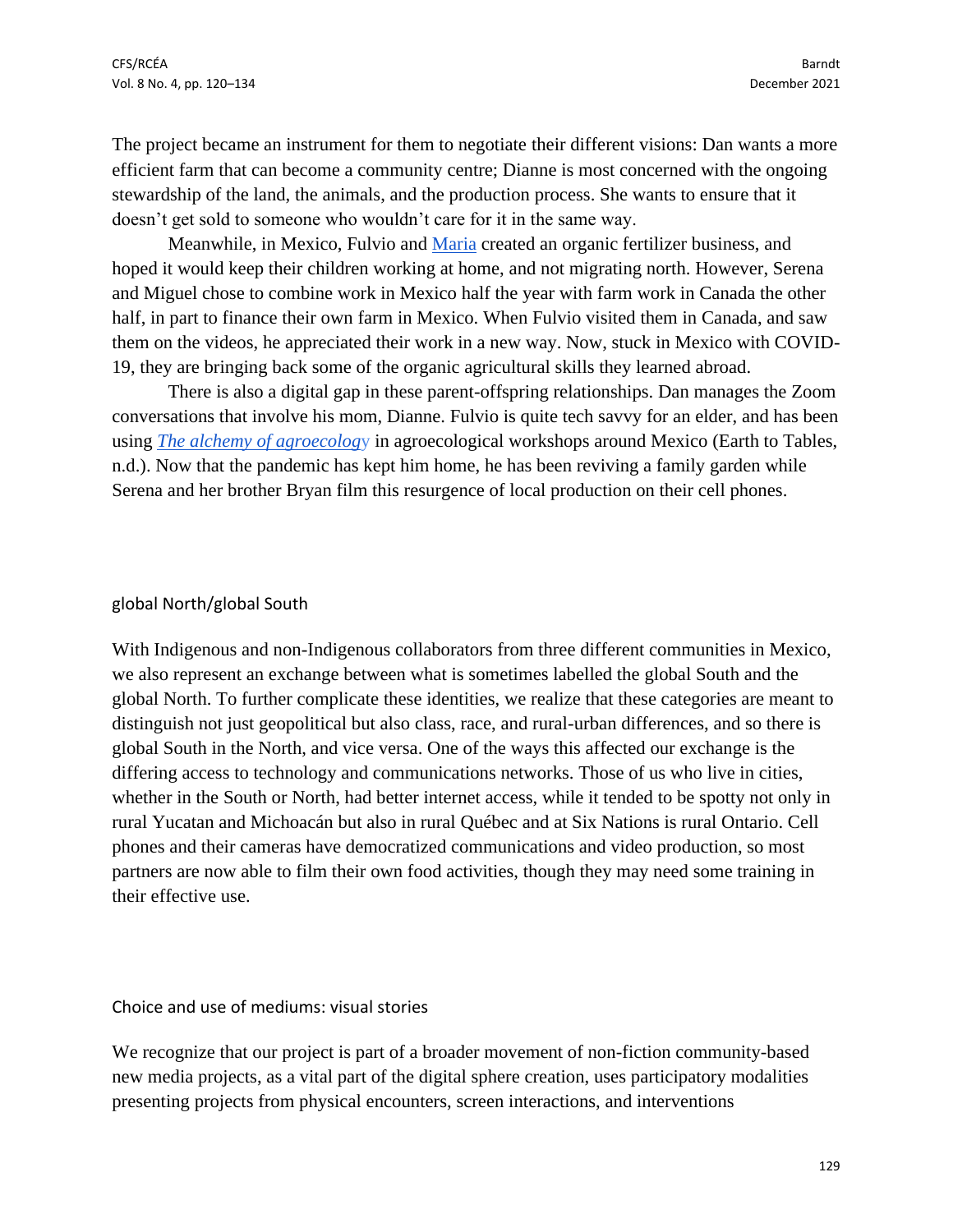(Zimmermann, 2018; Auguiste et al., 2020). We identify with scholars working and thinking on different affordances of storytelling and the co-creation in documentary as in the case of Ecocinema, interactive documentary (i-docs, web docs, database docs, non-linear stories, procedural narratives and more documentary oriented new media forms), and the ways in which digital media technologies and cultures are shaping (and are shaped by) documentary practices (Ivakhiv, 2013; Nash et al., 2014; Aston et al., 2017). Research creation is also a site of ongoing experimentation, as innovative knowledge-making is informed by gender and feminist studies, Indigenous practices, and new materialism—a meeting place of academia, artistic creation, and the wider audience.

We locate our collaborative process within the field of arts-based research and research creation, an approach that honours other ways of knowing, artistic modes of inquiry, and alternative forms of cultural expression (Finley, 2008; Loveless, 2020). Central to all artistic expression is story—all of the pieces of the online platform are drawn from oral sources: people telling their food stories grounded in their own contexts. As Mexican-based collaborator Fulvio concluded: "This is the strength of the Legacies project—gathering life histories of real people in specific places and in the sound of their own voices."

Photography and video were key tools in documenting the activities of our storytellers, and feeding back to them their ideas and practices in edited form, as videos and photo essays. Some commented that it helped them understand their work in a new way and they felt their knowledge and experience valued.

The camera could both enable and inhibit communication, depending on the circumstances. The set up and testing of multiple cameras and mics required time and patience. Some, like Dianne, became so accustomed to the filming that she would stop us when a passing train threatened a good sound recording, or call us to document her experiment of growing mycelium to regenerate the soil on her farm.

As mentioned earlier, we hired a Haudenosaunee videographer to film *The Thanksgiving Address* and contracted Red Door Productions at Six Nations to edit all Haudenosaunee videos. As well the videos of *[Black Creek community farm](https://earthtotables.org/essays/black-creek-community-farm/)* involved racialized filmmakers in documenting the multiracial project (Earth to Tables, n.d.). All videos and photo essays were vetted with the people appearing within them, before going public.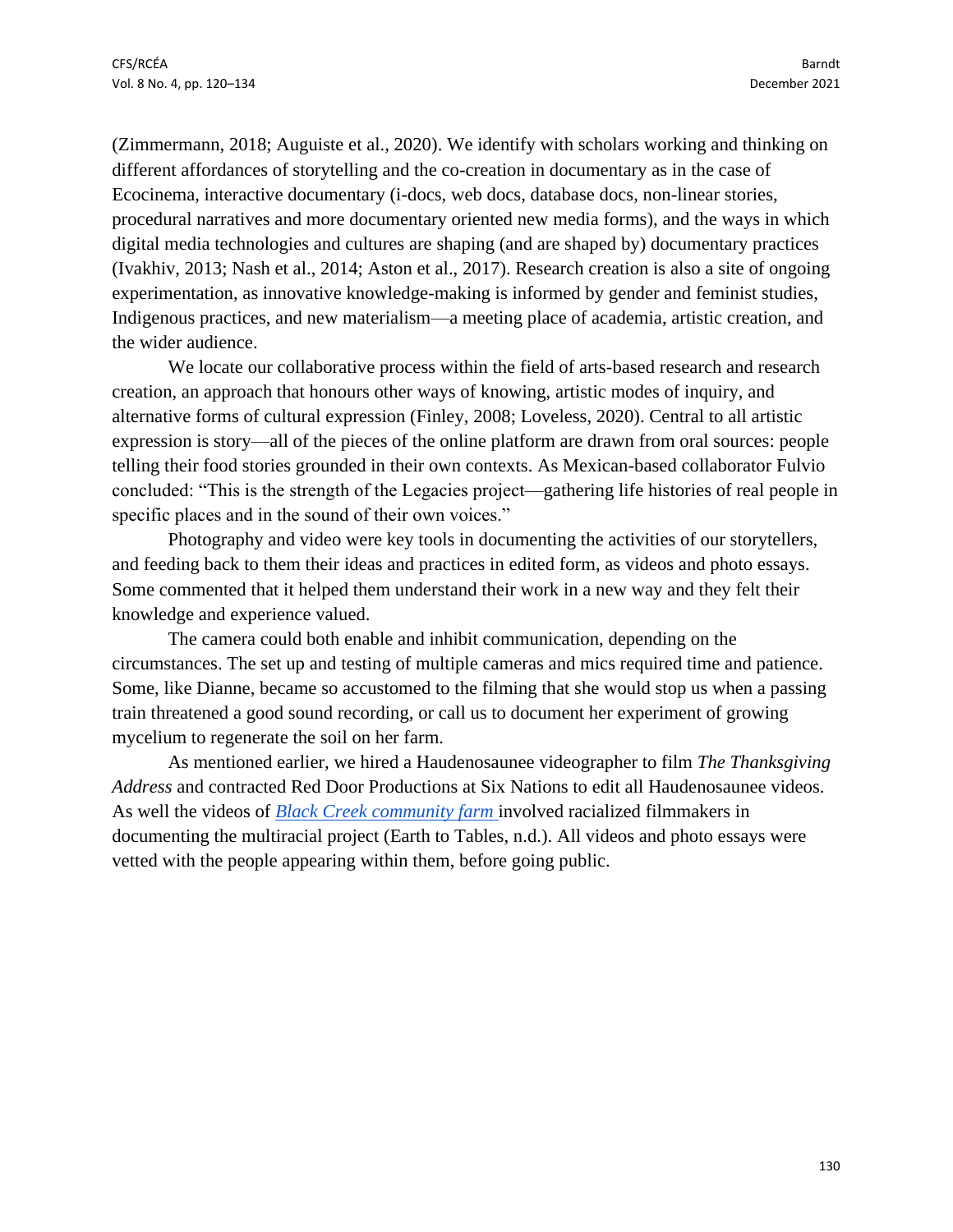

In two cases, we gave cameras or microphones to young participants and instructed them to film relevant activities in their communities. Often the young people made their own videos with cell phone technology; Chandra and Rick's daughter Olivia, for example, produced a short video of the corn processing workshop Chandra offered to Dianne in her kitchen, and presented it to us at the end of the day. In Mexico Fulvio and his sons got so used to the cameras and the visual methodology that now they are developing their own series of educational videos around medicinal plants in Spanish. This is one way that our process continues, especially as we are now creating a new piece based on the coronavirus pandemic. These local productions are shaped by monthly Zoom conversations of all partners, with Alexandra offering online technical support.

The multimedia package privileges the visual and digital—video and photographs allowing us to tell stories in ways not limited to words. Even the photo essays that are two dimensional constructions with still photos are made more dynamic by the use of hyperlinks, which the non-linear technology makes possible. They act as "visual footnotes" or references, to expand on the text. For example, in the photo essay *[The animal food cycle](https://earthtotables.org/essays/the-animal-food-cycle/)*, you not only read about Gaspé-based [Adam and Anna a](https://earthtotables.org/collaborators/anna-murtaugh-adam-royal/)nd their children's relationships with the bull, pigs, turkeys, goats, and kittens. When you click on a highlighted phrase, short videos are activated to bring these animals alive. You can *hear* Adam milking the goats, you can *see how* Anna makes cheese from the goat's milk, you can follow four-year-old Katherine running with the goats, snuggling with their kitten, and laughing with her two-year-old brother at the pig pooing and peeing.

For younger people, the multiple digital forms speak in a language that many already dominate. But we are also challenged to "decolonize the digital" by offering frameworks and promoting processes that challenge dominant knowledge systems, and honour Indigenous and other non-western ways of knowing. Linda Tuhiwai Smith's classic *Decolonizing Methodologies* (2012) lists methodologies that can offer a framework for how online Indigenous knowledges can contribute to Indigenous resurgence (Wemigwans, 2018). They speak to the kind of process that went into creating Earth to Tables Legacies' digital pieces as well as how we hope they will be used: from "reframing" to "connecting" and from "negotiating" to "envisioning."

There are many examples of digital technology feeding cultural renewal and education, multiplying voices of Indigenous peoples, marginalized communities, and food activists of all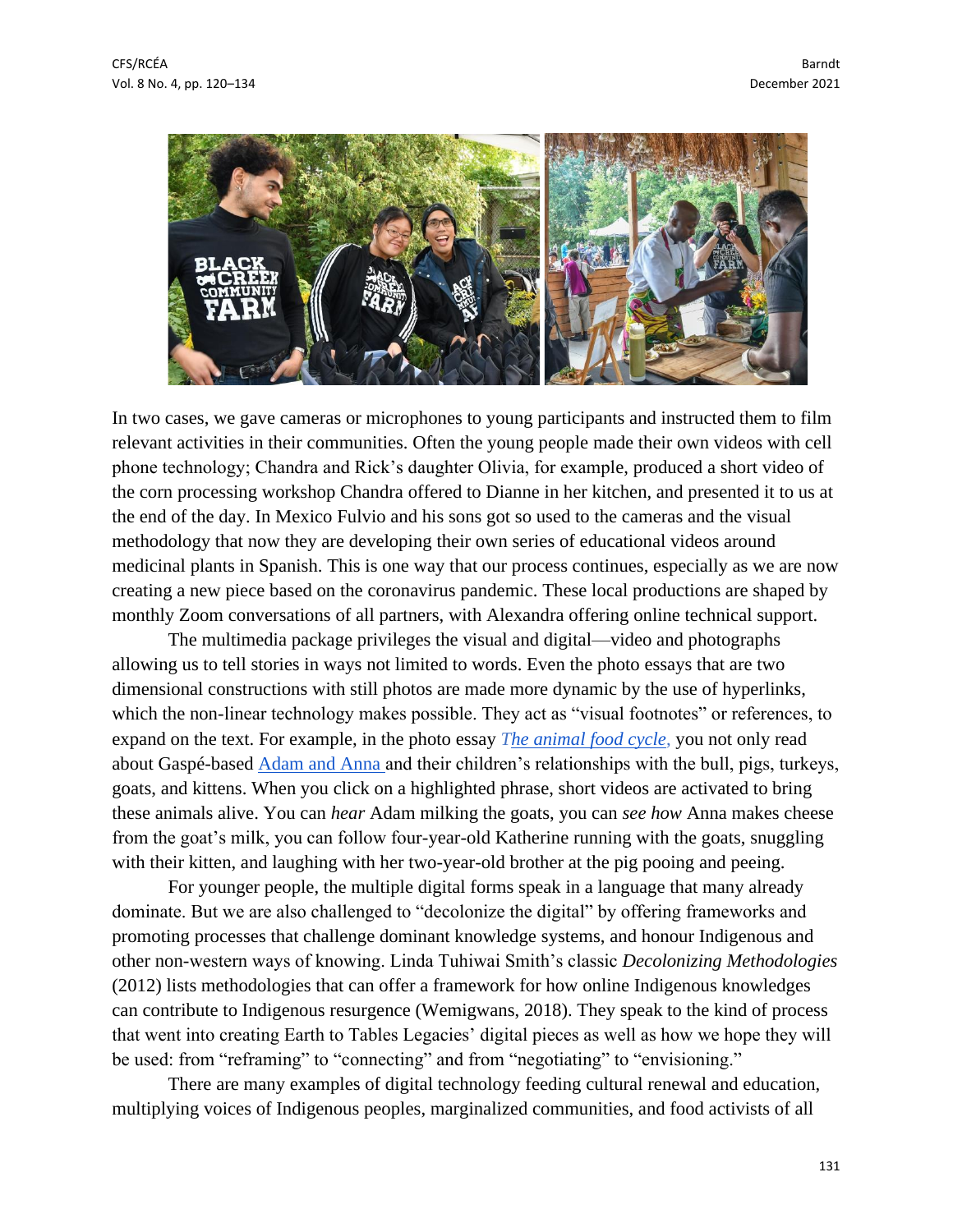ages. But there is also a risk of becoming more disconnected from and destructive toward physical environments. Starblanket and Kiiwetinepinesiik Stark (2018) warn that "these technologies are transforming our approach to living in-relation…and we forget the unique benefits of being situated physically in relationships (pp. 198)." This contradiction in the use of online tools has been accentuated by the coronavirus pandemic, with self-isolation and physical distancing pushing many to revert to creating and communicating through digital web-based software.

We hope that our multimedia website can be a resource for teachers seeking online resources in this pandemic era of internet-based education. But we also have integrated into the facilitator's guides ways that the videos and photo essays can be mere catalysts for critical and collective discussion, and have suggested hands-on activities, where relevant to the topic. For example, while the video *[The soil is alive](https://earthtotables.org/essays/the-soil-is-alive/)* (Earth to Tables, n.d.) may show Dianne in Ontario and Fernando in Mexico with their hands in the soil, the computer screen cannot give students the sensation of putting their own hands in the soil, or testing soil quality, which are activities proposed in the facilitator's guide.

## [Walking the talk:](https://earthtotables.org/setting-the-table/walking-the-talk/) Critical, collective, and creative use of website

From the start, we wanted our multimedia material to be used in schools and communities, and to be engaged critically, collectively, and creatively. As in popular education, an ultimate goal was to get people to move toward taking action. In the fall of 2020, we launched the interactive website, in part to get this online educational package to teachers for their fall classes. Since then, we've gathered feedback on what works and what doesn't work, and received suggestions about how to make the site easier to navigate—for different ages, for people who prefer linear to non-linear paths, etc.

In working with Helios Design Labs to create the interactive site, it was important to emphasize our primary pedagogical purposes. Thus, when each video or photo essay appears on the screen, the viewer will find three icons to the left:



"Digging In" offers key terms and concepts, decoding questions, specific questions, hands-on activities, prompts for intergenerational and intercultural dialogue, and suggestions for individual and collective action.



"Continuing the Conversation" includes commentary on the specific video or essay by an academic expert in the field or an activist immersed in the issue. This broadens the perspectives beyond our small group of thirteen collaborators, limited in terms of identities, geographic and cultural contexts.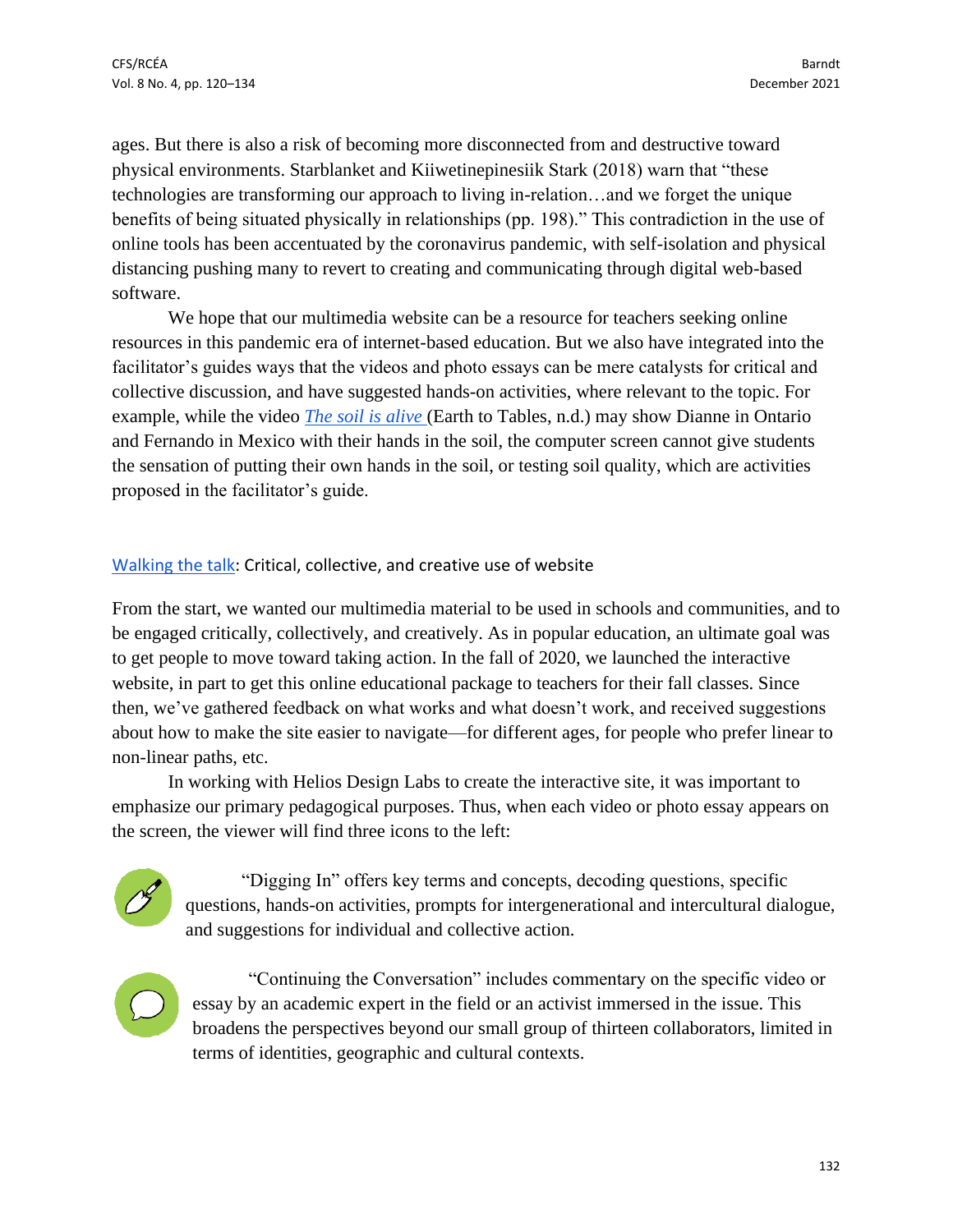In "Digging Deeper" we offer resources for further research and action, including other videos and websites, articles and books, organizations, and even relevant music.

This is what distinguishes our multimedia package from other websites; the videos and photo essays are not meant to be definitive or to stand alone. Rather they are to be used as catalysts to encourage diverse viewers and users to explore their own specific contexts and practices. Already we are hearing from teachers and activists who will offer short videos about how they are using the material—this is the real test.

Finally, we recognize that the material is primarily coming from a North American (read: white) framework. It needs to be translated, not only in terms of language (into Spanish, French and Indigenous languages) but most importantly in terms of cultural and political context. If it is to be useful in other places, whether Indigenous communities in the North, Mexican schools, or social movement organizations, we must continue pollinating across these differences both within Canada, within the hemisphere, and perhaps with food sovereignty activists globally.

### References

- Auguiste, R., De Michiel, H., Longfellow, B., Naaman, D., & Zimmermann, P. R. (2020). Cocreation in documentary. *Afterimage, 47*(1), 34-35. doi:10.1525/aft.2020.471006
- Aston, J., Gaudenzi, S., & Rose, M. (2017). *I-docs: The evolving practices of interactive documentary.* Wallflower Press.
- Barndt, D., Baker, L., & Gelis, A. (forthcoming 2022). *Earth to tables legacies: Multimedia food conversations across generations and cultures.* Rowman & Littlefield Publishers.

Earth To Tables. (n.d.) *Earth to tables: Legacies*.<https://earthtotables.org/>

- Finley, S. (2008). Arts-based research. In A. L. Cole & J. G. Knowles (Eds.), *Handbook of the arts in qualitative research: Perspectives, methodologies, examples, and issues* (pp. 71- 81)*.* SAGE Publications.
- Freire, P. (1970). *Pedagogy of the oppressed* (M. Ramos, Trans.). Herder and Herder. (Original work published 1968).

Ivakhiv, A. J. (2013). *Ecologies of the moving image: Cinema, affect, nature.*